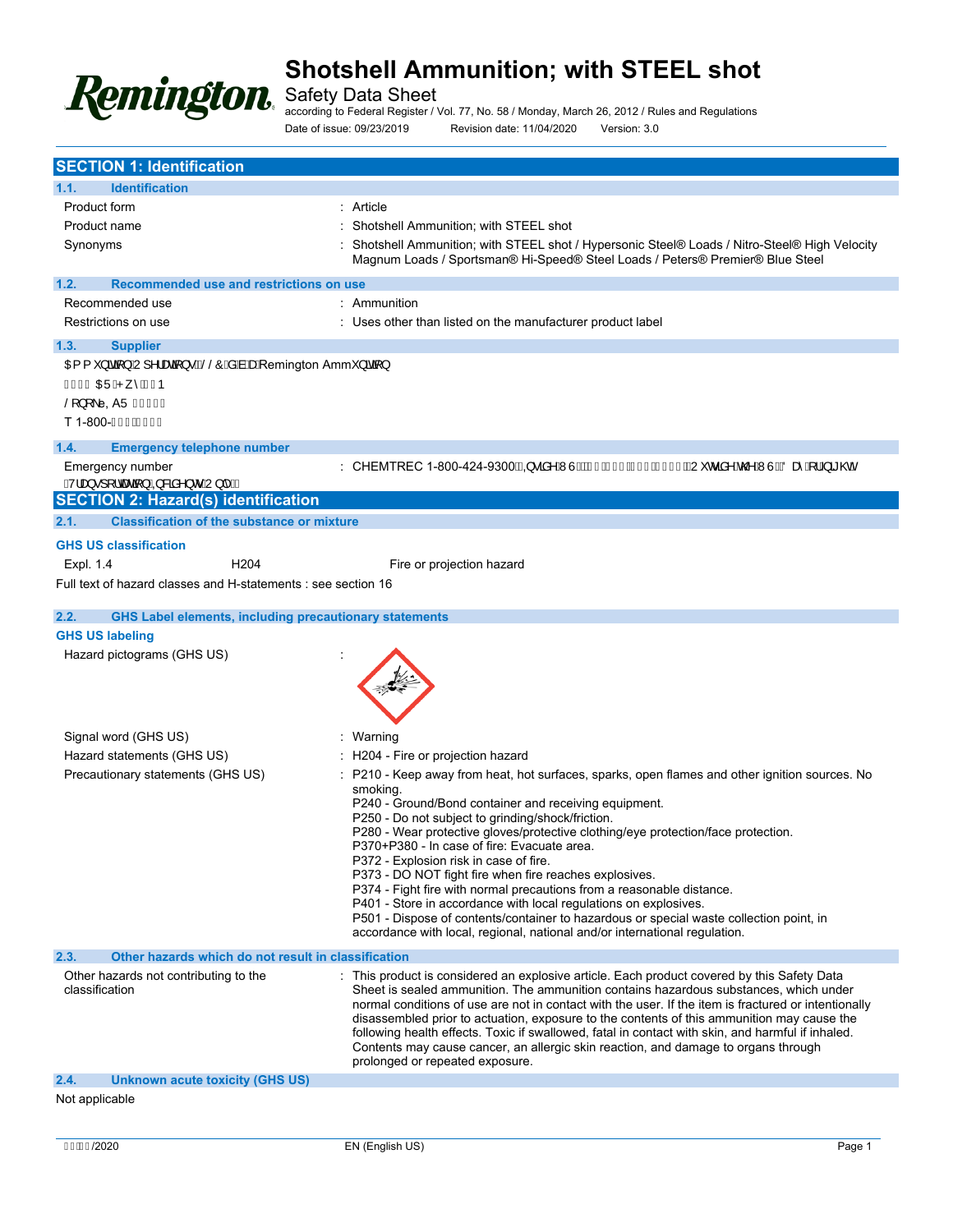Safety Data Sheet

according to Federal Register / Vol. 77, No. 58 / Monday, March 26, 2012 / Rules and Regulations

## **SECTION 3: Composition/Information on ingredients**

## **3.1. Substances**

## Not applicable

### **3.2. Mixtures**

| <b>Name</b>    | <b>Product identifier</b> | $\frac{9}{6}$ | <b>GHS US classification</b>                                                                                                                                             |
|----------------|---------------------------|---------------|--------------------------------------------------------------------------------------------------------------------------------------------------------------------------|
| Nitrocellulose | (CAS-No.) 9004-70-0       | $2 - 7.5$     | Expl. 1.1, H201                                                                                                                                                          |
| Nitroglycerin  | (CAS-No.) 55-63-0         | $1 - 5$       | Unst. Expl, H200<br>Acute Tox. 2 (Oral), H300<br>Acute Tox. 1 (Dermal), H310<br>Acute Tox. 2 (Inhalation:dust, mist), H330<br>STOT RE 2, H373<br>Aquatic Chronic 2, H411 |
| Cellulose      | (CAS-No.) 9004-34-6       | $0 - 2.5$     | Comb. Dust                                                                                                                                                               |
| Copper         | (CAS-No.) 7440-50-8       | $0.5 - 1$     | Not classified                                                                                                                                                           |
| Rosin          | (CAS-No.) 8050-09-7       | ${}_{0.5}$    | Acute Tox. 4 (Inhalation:dust, mist), H332<br>Skin Sens. 1, H317                                                                                                         |
| <b>Nickel</b>  | (CAS-No.) 7440-02-0       | < 0.25        | Skin Sens. 1, H317<br>Carc. 1B, H350<br>STOT RE 1, H372                                                                                                                  |

Full text of hazard classes and H-statements : see section 16

| <b>SECTION 4: First-aid measures</b>                                                                                                                                                     |                                                                                                                                                                                                                                                                                      |
|------------------------------------------------------------------------------------------------------------------------------------------------------------------------------------------|--------------------------------------------------------------------------------------------------------------------------------------------------------------------------------------------------------------------------------------------------------------------------------------|
| <b>Description of first aid measures</b><br>4.1.                                                                                                                                         |                                                                                                                                                                                                                                                                                      |
| First-aid measures general<br>First-aid measures after inhalation<br>First-aid measures after skin contact<br>First-aid measures after eye contact<br>First-aid measures after ingestion | If you feel unwell, seek medical advice (show the label where possible).<br>Remove person to fresh air and keep comfortable for breathing.<br>Wash skin with plenty of water.<br>Rinse eyes with water as a precaution.<br>Call a poison center/doctor/physician if you feel unwell. |
| 4.2.<br>Most important symptoms and effects (acute and delayed)                                                                                                                          |                                                                                                                                                                                                                                                                                      |
| Symptoms/effects                                                                                                                                                                         | : Not expected to present a significant hazard under anticipated conditions of normal use.                                                                                                                                                                                           |
| Immediate medical attention and special treatment, if necessary<br>4.3.                                                                                                                  |                                                                                                                                                                                                                                                                                      |
| Not applicable.                                                                                                                                                                          |                                                                                                                                                                                                                                                                                      |
| <b>SECTION 5: Fire-fighting measures</b>                                                                                                                                                 |                                                                                                                                                                                                                                                                                      |
| Suitable (and unsuitable) extinguishing media<br>5.1.                                                                                                                                    |                                                                                                                                                                                                                                                                                      |
| Suitable extinguishing media                                                                                                                                                             | : Water spray. Dry powder. Foam.                                                                                                                                                                                                                                                     |
| 5.2.<br>Specific hazards arising from the chemical                                                                                                                                       |                                                                                                                                                                                                                                                                                      |
| Explosion hazard                                                                                                                                                                         | : Explosion risk in case of fire.                                                                                                                                                                                                                                                    |
| 5.3.<br>Special protective equipment and precautions for fire-fighters                                                                                                                   |                                                                                                                                                                                                                                                                                      |
| Firefighting instructions                                                                                                                                                                | : Evacuate area. Do not fight fire when fire reaches explosives. Fight fire with normal precautions<br>from a reasonable distance.                                                                                                                                                   |
| Protection during firefighting                                                                                                                                                           | : Do not attempt to take action without suitable protective equipment. Self-contained breathing<br>apparatus. Complete protective clothing.                                                                                                                                          |
| <b>SECTION 6: Accidental release measures</b>                                                                                                                                            |                                                                                                                                                                                                                                                                                      |
| 6.1.                                                                                                                                                                                     | Personal precautions, protective equipment and emergency procedures                                                                                                                                                                                                                  |
| 6.1.1.<br>For non-emergency personnel                                                                                                                                                    |                                                                                                                                                                                                                                                                                      |
| <b>Emergency procedures</b>                                                                                                                                                              | : No open flames, no sparks, and no smoking. Evacuate unnecessary personnel.                                                                                                                                                                                                         |
| 6.1.2.<br>For emergency responders                                                                                                                                                       |                                                                                                                                                                                                                                                                                      |
| Protective equipment                                                                                                                                                                     | Do not attempt to take action without suitable protective equipment. For further information<br>refer to section 8: "Exposure controls/personal protection".                                                                                                                         |
| 6.2.<br><b>Environmental precautions</b>                                                                                                                                                 |                                                                                                                                                                                                                                                                                      |
| Avoid release to the environment.                                                                                                                                                        |                                                                                                                                                                                                                                                                                      |
| Methods and material for containment and cleaning up<br>6.3.                                                                                                                             |                                                                                                                                                                                                                                                                                      |
| Methods for cleaning up                                                                                                                                                                  | : Notify authorities if product enters sewers or public waters. Shovel or sweep up and put in a<br>closed container for disposal.                                                                                                                                                    |
| FFBE /2020                                                                                                                                                                               | 2/11<br>EN (English US)                                                                                                                                                                                                                                                              |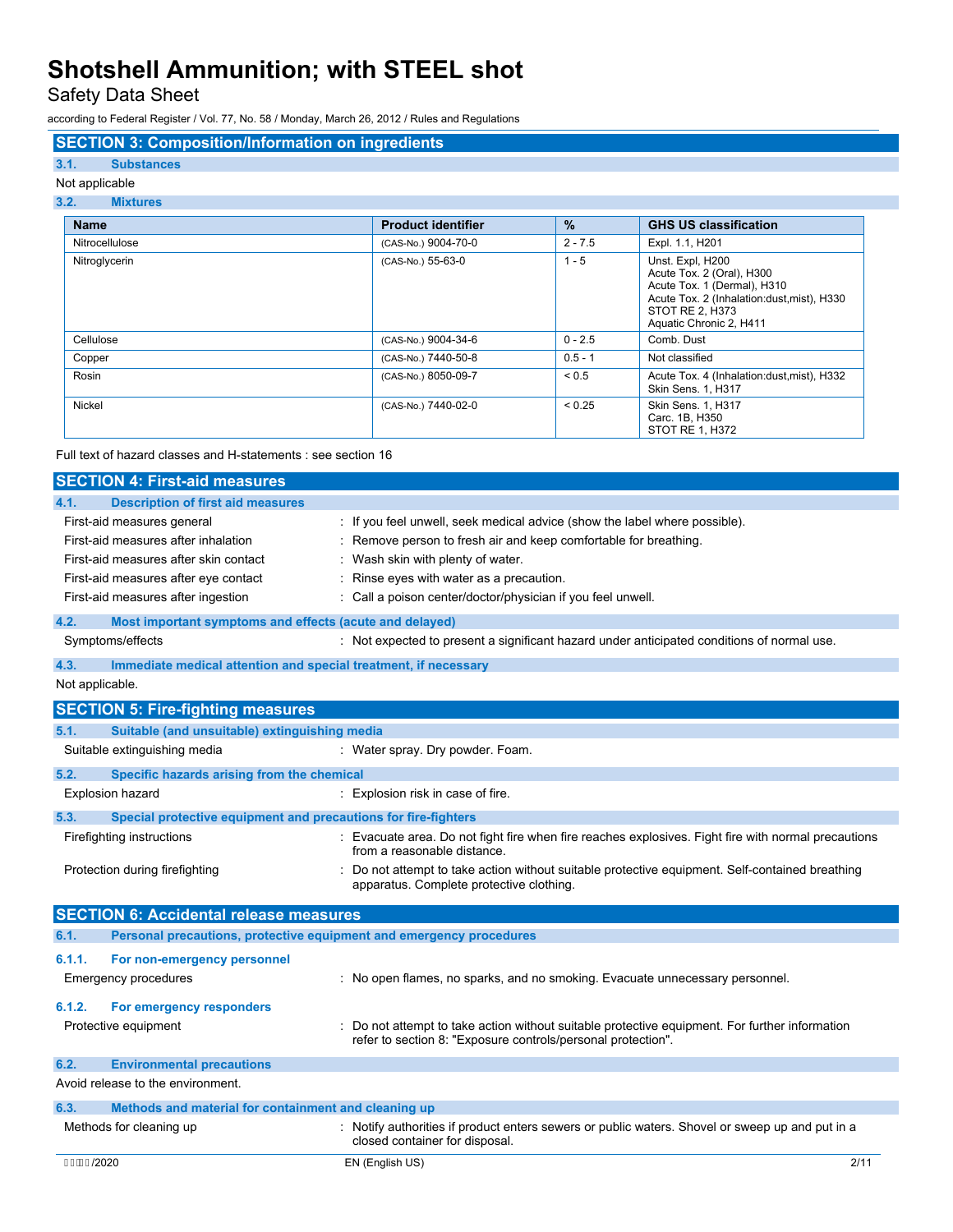Safety Data Sheet

according to Federal Register / Vol. 77, No. 58 / Monday, March 26, 2012 / Rules and Regulations

| Other information                                                    | : Dispose of materials or solid residues at an authorized site.                                                                                                                                                                                                                   |
|----------------------------------------------------------------------|-----------------------------------------------------------------------------------------------------------------------------------------------------------------------------------------------------------------------------------------------------------------------------------|
| 6.4.<br><b>Reference to other sections</b>                           |                                                                                                                                                                                                                                                                                   |
| For further information refer to section 13.                         |                                                                                                                                                                                                                                                                                   |
| <b>SECTION 7: Handling and storage</b>                               |                                                                                                                                                                                                                                                                                   |
| <b>Precautions for safe handling</b><br>7.1.                         |                                                                                                                                                                                                                                                                                   |
| Precautions for safe handling                                        | Ensure good ventilation of the work station. Keep away from heat, hot surfaces, sparks, open<br>flames and other ignition sources. No smoking. Ground/bond container and receiving<br>equipment. Do not subject to grinding, shock, friction. Wear personal protective equipment. |
| Hygiene measures                                                     | Do not eat, drink or smoke when using this product. Always wash hands after handling the<br>product.                                                                                                                                                                              |
| 7.2.<br>Conditions for safe storage, including any incompatibilities |                                                                                                                                                                                                                                                                                   |
| <b>Technical measures</b>                                            | : Ground/bond container and receiving equipment.                                                                                                                                                                                                                                  |
| Storage conditions                                                   | Store in a well-ventilated place. Keep cool.                                                                                                                                                                                                                                      |
|                                                                      |                                                                                                                                                                                                                                                                                   |
| <b>SECTION 8: Exposure controls/personal protection</b>              |                                                                                                                                                                                                                                                                                   |
| 8.1.<br><b>Control parameters</b>                                    |                                                                                                                                                                                                                                                                                   |
| <b>Shotshell Ammunition; with STEEL shot</b>                         |                                                                                                                                                                                                                                                                                   |
| No additional information available                                  |                                                                                                                                                                                                                                                                                   |
| Iron (7439-89-6)                                                     |                                                                                                                                                                                                                                                                                   |
| No additional information available                                  |                                                                                                                                                                                                                                                                                   |
| Nitrocellulose (9004-70-0)                                           |                                                                                                                                                                                                                                                                                   |
| No additional information available                                  |                                                                                                                                                                                                                                                                                   |
| Nitroglycerin (55-63-0)                                              |                                                                                                                                                                                                                                                                                   |
| <b>USA - ACGIH - Occupational Exposure Limits</b>                    |                                                                                                                                                                                                                                                                                   |
| ACGIH TWA (ppm)                                                      | $0.05$ ppm                                                                                                                                                                                                                                                                        |
| ACGIH chemical category                                              | Skin - potential significant contribution to overall exposure by the cutaneous route                                                                                                                                                                                              |
| <b>USA - OSHA - Occupational Exposure Limits</b>                     |                                                                                                                                                                                                                                                                                   |
| OSHA PEL (Ceiling) (mg/m <sup>3</sup> )                              | $2$ mg/m <sup>3</sup>                                                                                                                                                                                                                                                             |
| OSHA PEL (Ceiling) (ppm)                                             | $0.2$ ppm                                                                                                                                                                                                                                                                         |
| Limit value category (OSHA)                                          | prevent or reduce skin absorption                                                                                                                                                                                                                                                 |
| polyethylene (9002-88-4)                                             |                                                                                                                                                                                                                                                                                   |
| No additional information available                                  |                                                                                                                                                                                                                                                                                   |
| Copper (7440-50-8)                                                   |                                                                                                                                                                                                                                                                                   |
| <b>USA - ACGIH - Occupational Exposure Limits</b>                    |                                                                                                                                                                                                                                                                                   |
| ACGIH TWA (mg/m <sup>3</sup> )                                       | $0.2$ mg/m <sup>3</sup> (fume)<br>1 mg/m <sup>3</sup> (dust and mist)                                                                                                                                                                                                             |
| <b>USA - OSHA - Occupational Exposure Limits</b>                     |                                                                                                                                                                                                                                                                                   |
| OSHA PEL (TWA) (mg/m <sup>3</sup> )                                  | $0.1$ mg/m <sup>3</sup> (fume)<br>1 mg/m <sup>3</sup> (dust and mist)                                                                                                                                                                                                             |
| Nickel (7440-02-0)                                                   |                                                                                                                                                                                                                                                                                   |
| <b>USA - ACGIH - Occupational Exposure Limits</b>                    |                                                                                                                                                                                                                                                                                   |
| ACGIH TWA (mg/m <sup>3</sup> )                                       | 1.5 mg/m <sup>3</sup> (inhalable particulate matter)                                                                                                                                                                                                                              |
| ACGIH chemical category                                              | Not Suspected as a Human Carcinogen                                                                                                                                                                                                                                               |
| <b>USA - OSHA - Occupational Exposure Limits</b>                     |                                                                                                                                                                                                                                                                                   |
| OSHA PEL (TWA) (mg/m <sup>3</sup> )                                  | 1 mg/ $m3$                                                                                                                                                                                                                                                                        |
| Cellulose (9004-34-6)                                                |                                                                                                                                                                                                                                                                                   |
| <b>USA - ACGIH - Occupational Exposure Limits</b>                    |                                                                                                                                                                                                                                                                                   |
| ACGIH TWA (mg/m <sup>3</sup> )                                       | 10 mg/ $m3$                                                                                                                                                                                                                                                                       |
| USA - OSHA - Occupational Exposure Limits                            |                                                                                                                                                                                                                                                                                   |
| OSHA PEL (TWA) (mg/m <sup>3</sup> )                                  | 15 mg/m <sup>3</sup> (total dust)<br>5 mg/m <sup>3</sup> (respirable fraction)                                                                                                                                                                                                    |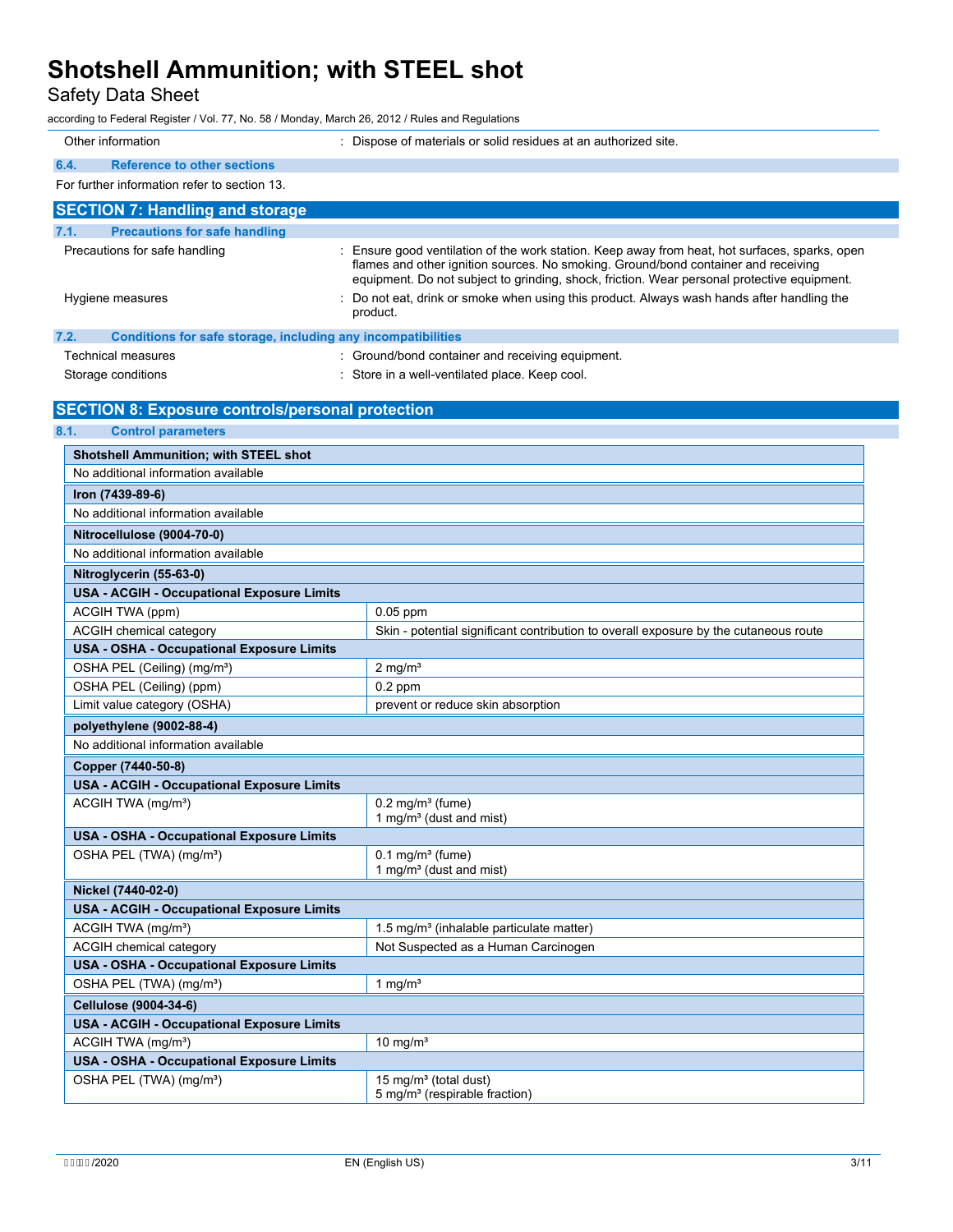Safety Data Sheet

according to Federal Register / Vol. 77, No. 58 / Monday, March 26, 2012 / Rules and Regulations

| Rosin (8050-09-7)                                                        |                                                              |  |
|--------------------------------------------------------------------------|--------------------------------------------------------------|--|
| <b>USA - ACGIH - Occupational Exposure Limits</b>                        |                                                              |  |
| ACGIH chemical category                                                  | dermal sensitizer                                            |  |
|                                                                          |                                                              |  |
| 8.2.<br><b>Appropriate engineering controls</b>                          |                                                              |  |
| Appropriate engineering controls                                         | : Ensure good ventilation of the work station.               |  |
| Environmental exposure controls                                          | : Avoid release to the environment.                          |  |
| 8.3.                                                                     | Individual protection measures/Personal protective equipment |  |
| Hand protection:                                                         |                                                              |  |
| Protective gloves                                                        |                                                              |  |
|                                                                          |                                                              |  |
| Eye protection:                                                          |                                                              |  |
| Safety glasses                                                           |                                                              |  |
| Skin and body protection:                                                |                                                              |  |
| Wear suitable protective clothing                                        |                                                              |  |
| <b>Respiratory protection:</b>                                           |                                                              |  |
| In case of insufficient ventilation, wear suitable respiratory equipment |                                                              |  |
|                                                                          |                                                              |  |
| <b>SECTION 9: Physical and chemical properties</b>                       |                                                              |  |
| 9.1.<br>Information on basic physical and chemical properties            |                                                              |  |
| Physical state                                                           | : Solid                                                      |  |
| Appearance                                                               | : Solid.                                                     |  |
| Color                                                                    | : Metallic                                                   |  |
| Odor                                                                     | : odorless                                                   |  |
| الملد والمدمولة وتمامى                                                   | الملطان والمستحقق والمستحدث والمناوي                         |  |

| Odor threshold                              | : No data available       |
|---------------------------------------------|---------------------------|
| pН                                          | : No data available       |
| Melting point                               | : No data available       |
| Freezing point                              | $:$ Not applicable        |
| Boiling point                               | : No data available       |
| Flash point                                 | $:$ Not applicable        |
| Relative evaporation rate (butyl acetate=1) | : No data available       |
| Flammability (solid, gas)                   | : Not flammable.          |
| $\frac{1}{2}$                               | الملمانين والملماء المللي |

| Vapor pressure                  | : No data available |
|---------------------------------|---------------------|
| Relative vapor density at 20 °C | : No data available |
| Relative density                | : Not applicable    |
| Solubility                      | : No data available |
| Log Pow                         | : No data available |
| Auto-ignition temperature       | : Not applicable    |
| Decomposition temperature       | : No data available |
| Viscosity, kinematic            | : No data available |
| Viscosity, dynamic              | : No data available |
| <b>Explosion limits</b>         | $:$ Not applicable  |
| <b>Explosive properties</b>     | : No data available |
| Oxidizing properties            | : No data available |

### **9.2. Other information**

No additional information available

## **SECTION 10: Stability and reactivity 10.1. Reactivity** Fire or projection hazard.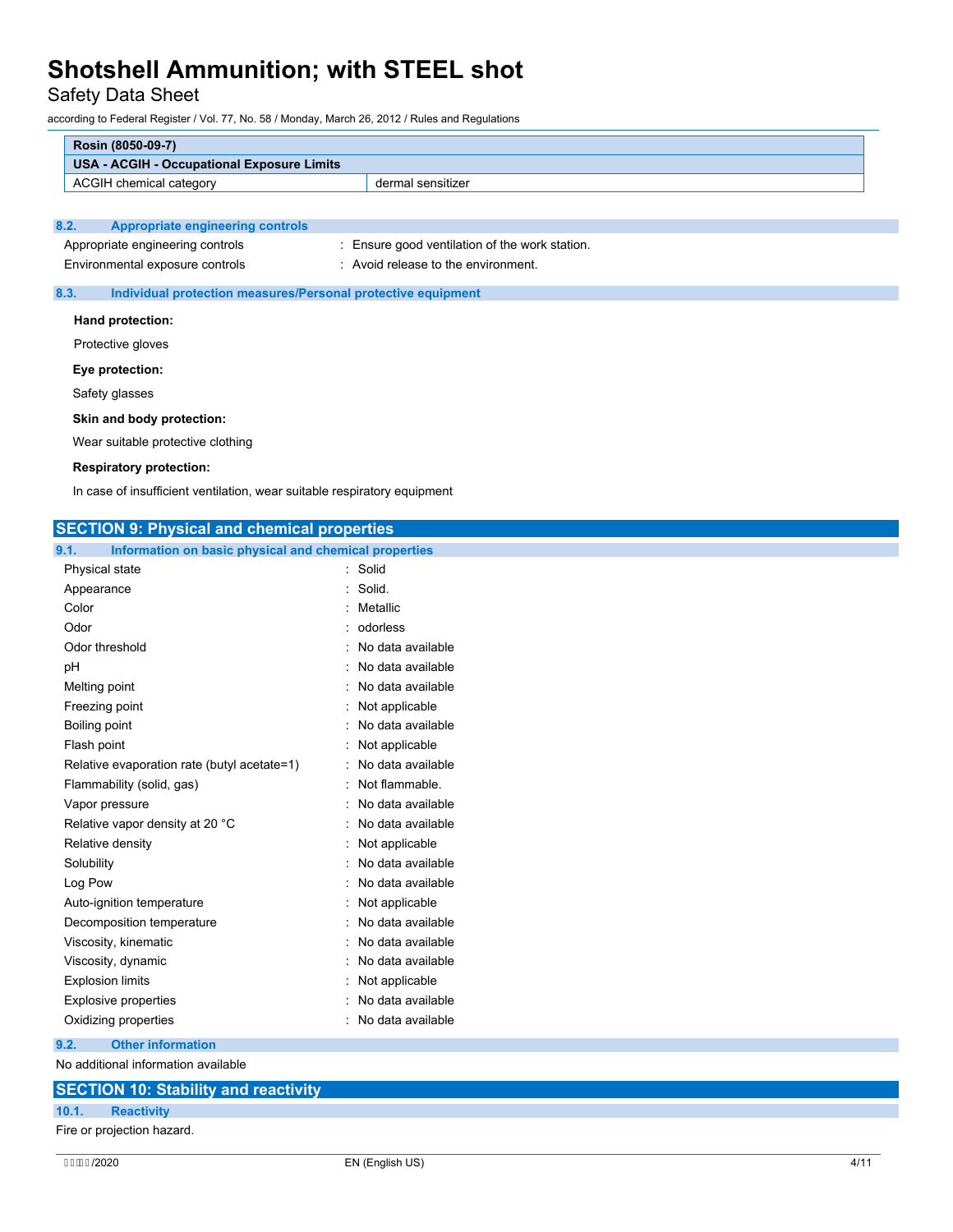## Safety Data Sheet

according to Federal Register / Vol. 77, No. 58 / Monday, March 26, 2012 / Rules and Regulations

## **10.2. Chemical stability** Stable under normal conditions. **10.3. Possibility of hazardous reactions** No dangerous reactions known under normal conditions of use. **10.4. Conditions to avoid** Avoid contact with hot surfaces. Heat. No flames, no sparks. Eliminate all sources of ignition. **10.5. Incompatible materials** No additional information available **10.6. Hazardous decomposition products** Under normal conditions of storage and use, hazardous decomposition products should not be produced. On combustion, forms: carbon oxides (CO and CO2). **SECTION 11: Toxicological information 11.1. Information on toxicological effects** Acute toxicity (oral) **interest and the Contract Contract Contract Contract Contract Contract Contract Contract Contract Contract Contract Contract Contract Contract Contract Contract Contract Contract Contract Contract Co** Acute toxicity (dermal) **Example 2** Contract 2 Contract 2 Contract 2 Contract 2 Contract 2 Contract 2 Contract 2 Contract 2 Contract 2 Contract 2 Contract 2 Contract 2 Contract 2 Contract 2 Contract 2 Contract 2 Contract 2 Acute toxicity (inhalation) **induces** : Not classified **Nitrocellulose (9004-70-0)** LD50 oral rat  $\vert$  > 5 g/kg **Nitroglycerin (55-63-0)** LD50 oral rat 100 mg/kg LD50 dermal rabbit  $\vert$  > 280 mg/kg ATE US (oral) **5 mg/kg body weight** ATE US (dermal) and the state of the state of the state of the state of the state of the state of the state of the state of the state of the state of the state of the state of the state of the state of the state of the sta ATE US (dust, mist) 0.05 mg/l/4h **Nickel (7440-02-0)** LD50 oral rat  $\vert$  > 9000 mg/kg LC50 inhalation rat  $(mg/l)$   $> 10.2$  mg/l (Exposure time: 1 h) **Cellulose (9004-34-6)**  $\sqrt{1 \text{ D50}}$  oral rat  $>$  5 g/kg LC50 inhalation rat (mg/l)  $\vert$  > 5800 mg/m<sup>3</sup> (Exposure time: 4 h)

| LC50 inhalation rat (mg/l)        | $>$ 5800 mg/m <sup>3</sup> (Exposure time: 4 h) |
|-----------------------------------|-------------------------------------------------|
| Rosin (8050-09-7)                 |                                                 |
| LD50 oral rat                     | 7600 mg/kg                                      |
| LD50 dermal rabbit                | > 2500 mg/kg                                    |
| LC50 inhalation rat (mg/l)        | $1.5$ mg/l/4h                                   |
| ATE US (oral)                     | 7600 mg/kg body weight                          |
| ATE US (vapors)                   | $1.5$ mg/l/4h                                   |
| ATE US (dust, mist)               | $1.5$ mg/l/4h                                   |
| Skin corrosion/irritation         | : Not classified                                |
| Serious eye damage/irritation     | : Not classified                                |
| Respiratory or skin sensitization | : Not classified                                |
| Germ cell mutagenicity            | : Not classified                                |
| Carcinogenicity                   | : Not classified                                |

| Nickel (7440-02-0)                              |                                               |
|-------------------------------------------------|-----------------------------------------------|
| IARC group                                      | 2B - Possibly carcinogenic to humans          |
| National Toxicology Program (NTP) Status        | Reasonably anticipated to be Human Carcinogen |
| In OSHA Hazard Communication Carcinogen<br>list | Yes                                           |
| Reproductive toxicity                           | Not classified                                |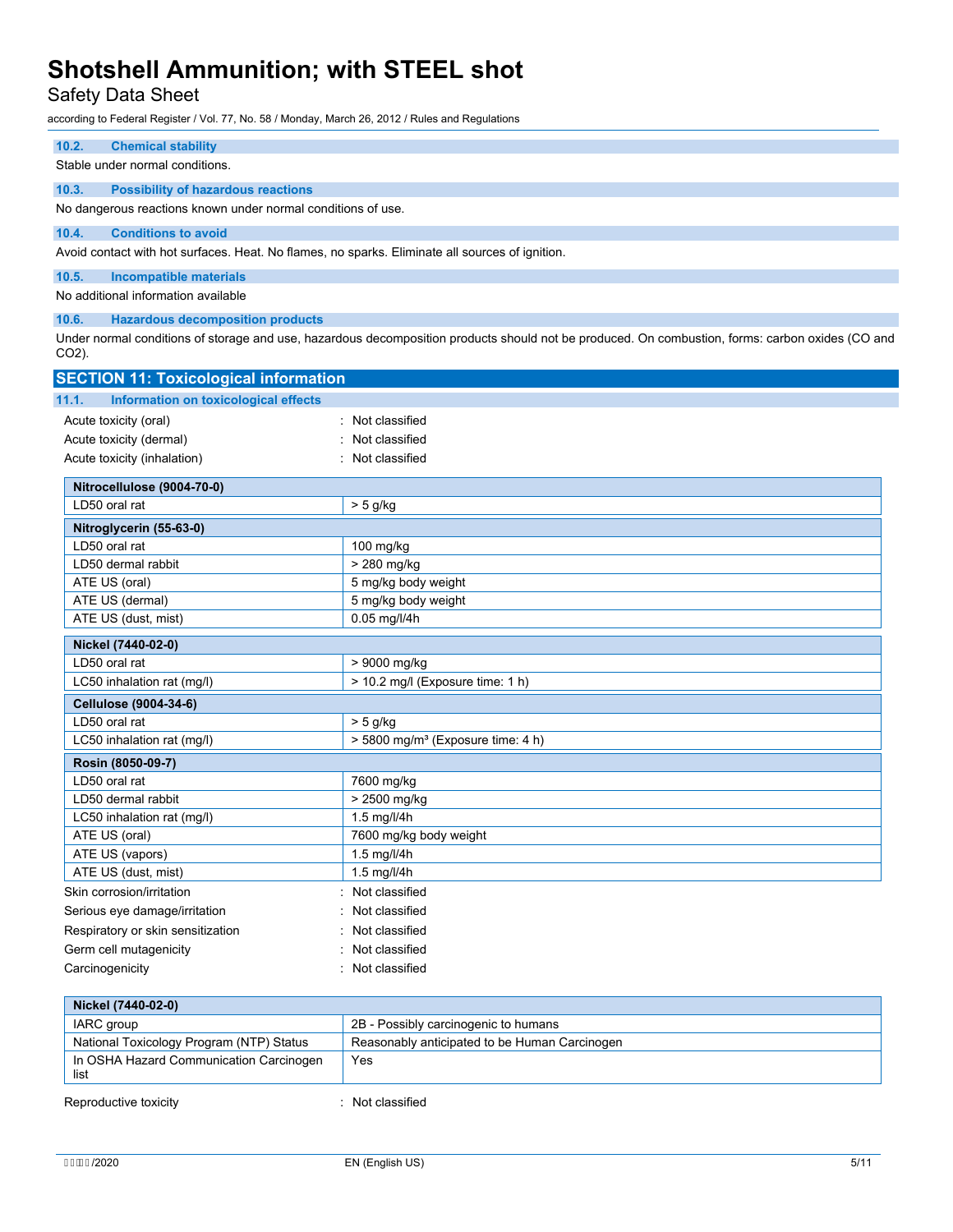Safety Data Sheet

according to Federal Register / Vol. 77, No. 58 / Monday, March 26, 2012 / Rules and Regulations

| STOT-single exposure                          | : Not classified                                                                                                          |
|-----------------------------------------------|---------------------------------------------------------------------------------------------------------------------------|
| STOT-repeated exposure                        | : Not classified                                                                                                          |
| Nitroglycerin (55-63-0)                       |                                                                                                                           |
| STOT-repeated exposure                        | May cause damage to organs through prolonged or repeated exposure.                                                        |
| Nickel (7440-02-0)                            |                                                                                                                           |
| STOT-repeated exposure                        | Causes damage to organs through prolonged or repeated exposure.                                                           |
| Aspiration hazard                             | : Not classified                                                                                                          |
| Viscosity, kinematic                          | No data available                                                                                                         |
| Symptoms/effects                              | : Not expected to present a significant hazard under anticipated conditions of normal use.                                |
| <b>SECTION 12: Ecological information</b>     |                                                                                                                           |
| 12.1.<br><b>Toxicity</b>                      |                                                                                                                           |
| Ecology - general                             | : The product is not considered harmful to aguatic organisms or to cause long-term adverse<br>effects in the environment. |
| Nitroglycerin (55-63-0)                       |                                                                                                                           |
| LC50 fish 1                                   | 0.87 - 3.25 mg/l (Exposure time: 96 h - Species: Lepomis macrochirus [flow-through])                                      |
| EC50 Daphnia 1                                | 46 - 55 mg/l (Exposure time: 48 h - Species: Daphnia magna)                                                               |
| LC50 fish 2                                   | 0.87 - 2.21 mg/l (Exposure time: 96 h - Species: Lepomis macrochirus [static])                                            |
| EC50 Daphnia 2                                | 38 - 55 mg/l (Exposure time: 48 h - Species: Daphnia magna [Static])                                                      |
| Copper (7440-50-8)                            |                                                                                                                           |
| LC50 fish 1                                   | 0.0068 - 0.0156 mg/l (Exposure time: 96 h - Species: Pimephales promelas)                                                 |
| EC50 Daphnia 1                                | 0.03 mg/l (Exposure time: 48 h - Species: Daphnia magna [Static])                                                         |
| LC50 fish 2                                   | < 0.3 mg/l (Exposure time: 96 h - Species: Pimephales promelas [static])                                                  |
| Nickel (7440-02-0)                            |                                                                                                                           |
| LC50 fish 1                                   | > 100 mg/l (Exposure time: 96 h - Species: Brachydanio rerio)                                                             |
| EC50 Daphnia 1                                | > 100 mg/l (Exposure time: 48 h - Species: Daphnia magna)                                                                 |
| LC50 fish 2                                   | 1.3 mg/l (Exposure time: 96 h - Species: Cyprinus carpio [semi-static])                                                   |
| EC50 Daphnia 2                                | 1 mg/l (Exposure time: 48 h - Species: Daphnia magna [Static])                                                            |
| Rosin (8050-09-7)                             |                                                                                                                           |
| EC50 Daphnia 1                                | 3.8 - 5.4 mg/l (Exposure time: 48 h - Species: Daphnia magna)                                                             |
| 12.2.<br><b>Persistence and degradability</b> |                                                                                                                           |
| <b>Shotshell Ammunition; with STEEL shot</b>  |                                                                                                                           |
| Persistence and degradability                 | Not established.                                                                                                          |
|                                               |                                                                                                                           |

| 12.3. | <b>Bioaccumulative potential</b>             |                  |
|-------|----------------------------------------------|------------------|
|       | <b>Shotshell Ammunition; with STEEL shot</b> |                  |
|       | Bioaccumulative potential                    | Not established. |

### **12.4. Mobility in soil**

| $ch$<br>with<br>. shot<br><b>Ammunition.</b><br>me<br>79 E B. |      |
|---------------------------------------------------------------|------|
| soil                                                          | ົ່   |
| $\sim$ $\sim$ $\sim$                                          | -Nic |
| - Luuiug,                                                     | ieu  |

### **12.5. Other adverse effects**

Effect on global warming Not established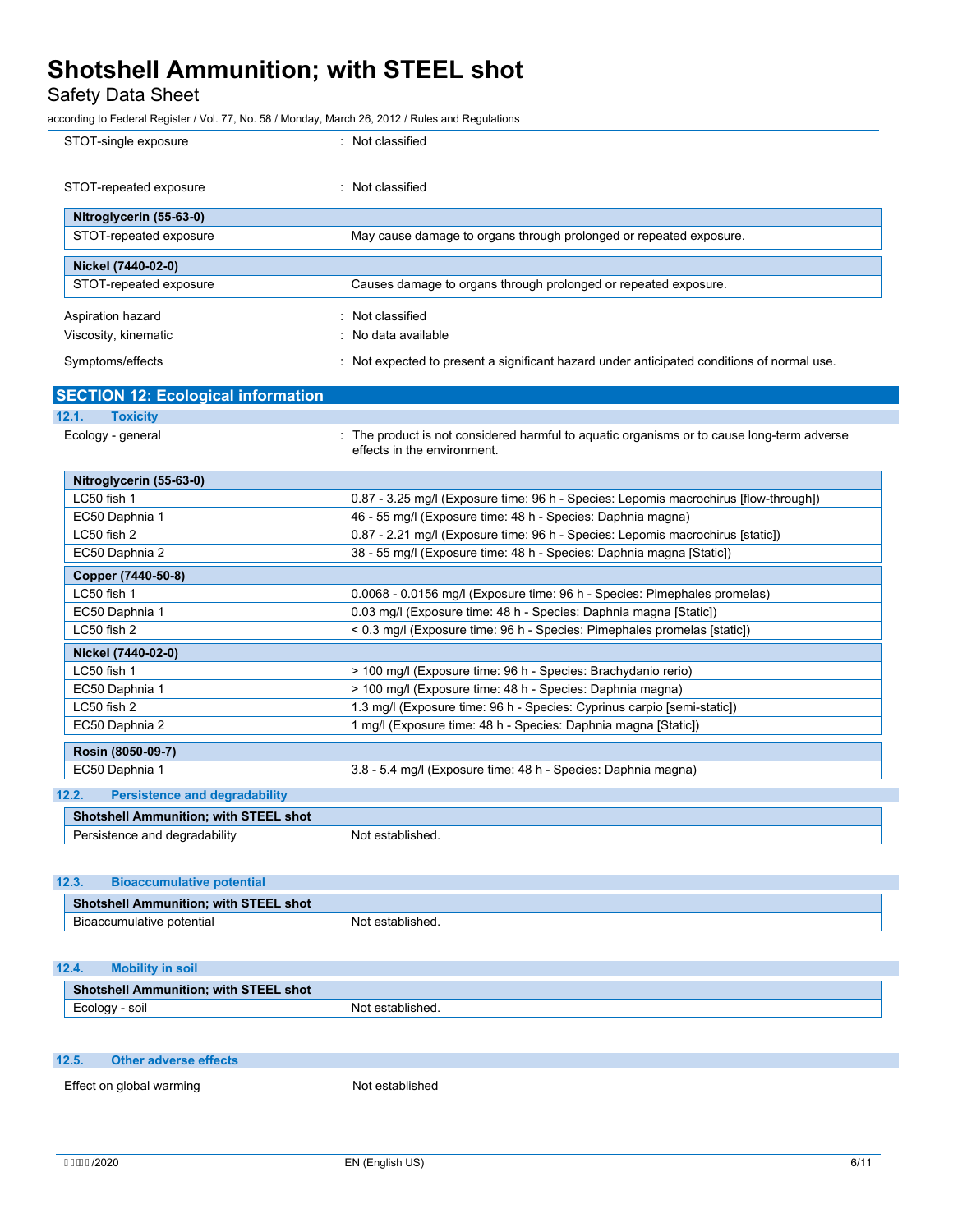Safety Data Sheet

according to Federal Register / Vol. 77, No. 58 / Monday, March 26, 2012 / Rules and Regulations

| <b>SECTION 13: Disposal considerations</b>                                  |                                                                                             |  |  |  |
|-----------------------------------------------------------------------------|---------------------------------------------------------------------------------------------|--|--|--|
| 13.1.<br><b>Disposal methods</b>                                            |                                                                                             |  |  |  |
| Waste treatment methods                                                     | Dispose of contents/container in accordance with licensed collector's sorting instructions. |  |  |  |
| Product/Packaging disposal recommendations                                  | : Dispose in a safe manner in accordance with local/national regulations.                   |  |  |  |
| <b>SECTION 14: Transport information</b>                                    |                                                                                             |  |  |  |
| <b>Department of Transportation (DOT)</b>                                   |                                                                                             |  |  |  |
| In accordance with DOT                                                      |                                                                                             |  |  |  |
| Transport document description                                              | : UN0012 Cartridges, small arms, 1.4U                                                       |  |  |  |
| UN-No.(DOT)                                                                 | : UN0012                                                                                    |  |  |  |
| Proper Shipping Name (DOT)                                                  | : Cartridges, small arms                                                                    |  |  |  |
| Class (DOT)                                                                 | $\div$ 1.4 - Class 1.4 - Explosives (with no significant blast hazard) 49 CFR 173.50        |  |  |  |
| Packing group (DOT)                                                         | $AB$ [}^                                                                                    |  |  |  |
| DOT Packaging Non Bulk (49 CFR 173.xxx)                                     | $\therefore$ 62                                                                             |  |  |  |
| DOT Packaging Bulk (49 CFR 173.xxx)                                         | : None                                                                                      |  |  |  |
| DOT Packaging Exceptions (49 CFR 173.xxx)                                   | : 63                                                                                        |  |  |  |
| DOT Quantity Limitations Passenger aircraft/rail : 25 kg<br>(49 CFR 173.27) |                                                                                             |  |  |  |
| DOT Quantity Limitations Cargo aircraft only (49 : 100 kg)<br>CFR 175.75)   |                                                                                             |  |  |  |
| DOT Vessel Stowage Other                                                    | : 25 - Protected from sources of heat                                                       |  |  |  |
| Other information                                                           | No supplementary information available.                                                     |  |  |  |
| <b>Transport by sea</b>                                                     |                                                                                             |  |  |  |
| Transport document description (IMDG)                                       | : UN 0012 CARTRIDGES, SMALL ARMS, 1.4                                                       |  |  |  |
| UN-No. (IMDG)                                                               | : 0012                                                                                      |  |  |  |
| Proper Shipping Name (IMDG)                                                 | CARTRIDGES, SMALL ARMS                                                                      |  |  |  |
| Class (IMDG)                                                                | : 1 - Explosives                                                                            |  |  |  |
| Limited quantities (IMDG)                                                   | $: 5$ kg                                                                                    |  |  |  |
| <b>Air transport</b>                                                        |                                                                                             |  |  |  |
| Transport document description (IATA)                                       | : UN 0012 Cartridges, small arms, 1.4S                                                      |  |  |  |
| UN-No. (IATA)                                                               | : 0012                                                                                      |  |  |  |
| Proper Shipping Name (IATA)                                                 | Cartridges, small arms                                                                      |  |  |  |
| Class (IATA)                                                                | $: 1$ - Explosive                                                                           |  |  |  |
| <b>SECTION 15: Regulatory information</b>                                   |                                                                                             |  |  |  |
| <b>15.1. US Federal regulations</b>                                         |                                                                                             |  |  |  |
| <b>Shotshell Ammunition; with STEEL shot</b>                                |                                                                                             |  |  |  |
| SARA Section 311/312 Hazard Classes                                         | Physical hazard - Explosive                                                                 |  |  |  |

All components of this product are listed, or excluded from listing, on the United States Environmental Protection Agency Toxic Substances Control Act (TSCA) inventory except for:

polyethylene CAS-No. 9002-88-4 10 - 22.5%

Chemical(s) subject to the reporting requirements of Section 313 or Title III of the Superfund Amendments and Reauthorization Act (SARA) of 1986 and 40 CFR Part 372.

| Nitroglycerin              | CAS-No. 55-63-0                                                                                                | $1 - 5%$    |
|----------------------------|----------------------------------------------------------------------------------------------------------------|-------------|
| Copper                     | CAS-No. 7440-50-8                                                                                              | $0.5 - 1\%$ |
| Nickel                     | CAS-No. 7440-02-0                                                                                              | $< 0.25\%$  |
| Nitrocellulose (9004-70-0) |                                                                                                                |             |
| EPA TSCA Regulatory Flag   | XU - XU - indicates a substance exempt from reporting under the Chemical Data Reporting<br>Rule, (40 CFR 711). |             |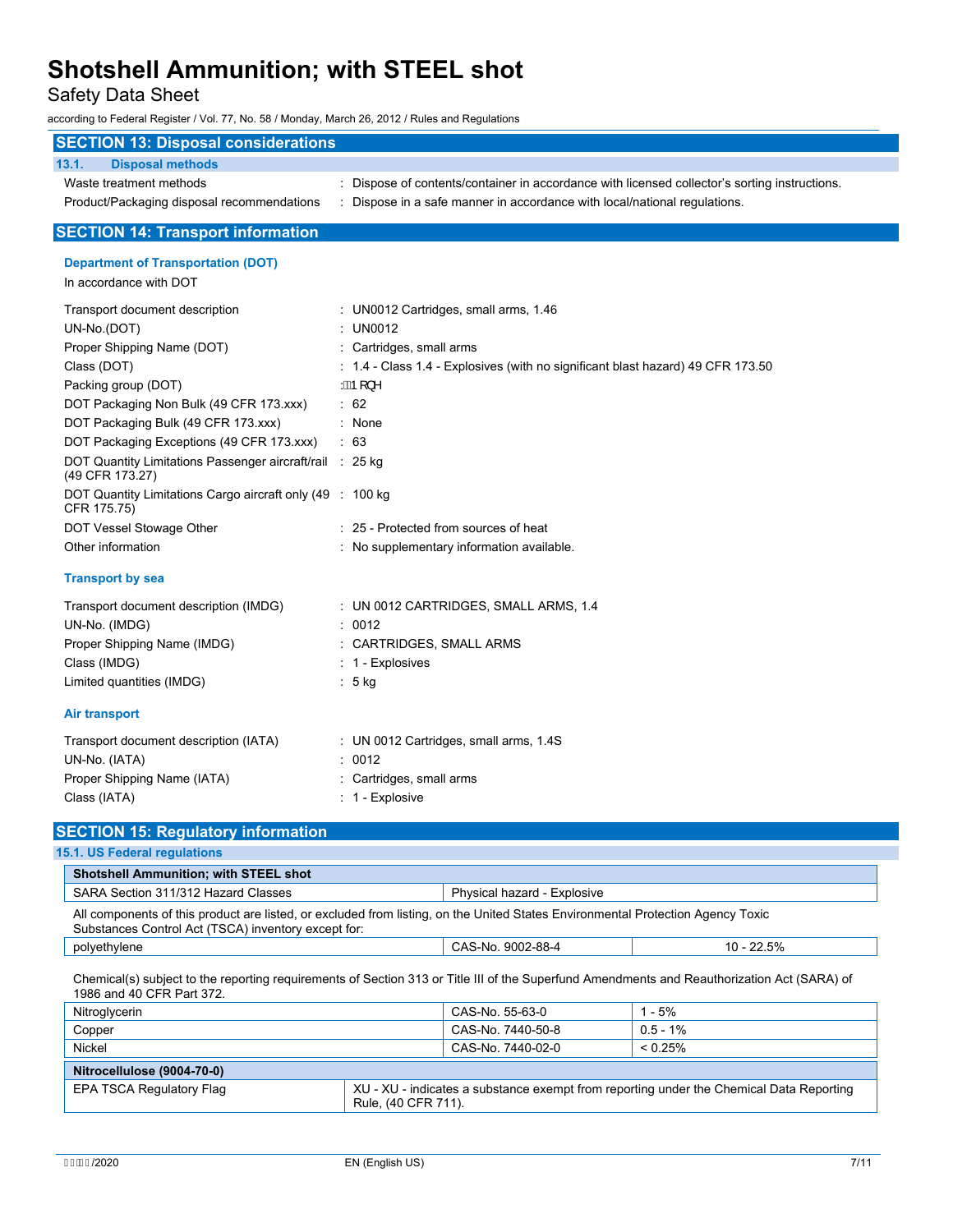Safety Data Sheet

according to Federal Register / Vol. 77, No. 58 / Monday, March 26, 2012 / Rules and Regulations

| Nitroglycerin (55-63-0)  |                                                                                                                                                  |  |
|--------------------------|--------------------------------------------------------------------------------------------------------------------------------------------------|--|
| <b>CERCLA RQ</b>         | 10 <sub>lb</sub>                                                                                                                                 |  |
| Copper (7440-50-8)       |                                                                                                                                                  |  |
| CERCLA RO                | 5000 lb no reporting of releases of this hazardous substance is required if the diameter of the<br>pieces of the solid metal released is >100 um |  |
| Nickel (7440-02-0)       |                                                                                                                                                  |  |
| CERCLA RO                | 100 lb no reporting of releases of this hazardous substance is required if the diameter of the<br>pieces of the solid metal released is >100 um  |  |
| Cellulose (9004-34-6)    |                                                                                                                                                  |  |
| EPA TSCA Regulatory Flag | XU - XU - indicates a substance exempt from reporting under the Chemical Data Reporting<br>Rule, (40 CFR 711).                                   |  |

#### **15.2. International regulations**

#### **CANADA**

| Iron (7439-89-6)                                      |
|-------------------------------------------------------|
| Listed on the Canadian DSL (Domestic Substances List) |
| Nitrocellulose (9004-70-0)                            |
| Listed on the Canadian DSL (Domestic Substances List) |
| Nitroglycerin (55-63-0)                               |
| Listed on the Canadian DSL (Domestic Substances List) |
| Copper (7440-50-8)                                    |
| Listed on the Canadian DSL (Domestic Substances List) |
| Nickel (7440-02-0)                                    |
| Listed on the Canadian DSL (Domestic Substances List) |
| Cellulose (9004-34-6)                                 |
| Listed on the Canadian DSL (Domestic Substances List) |
| Rosin (8050-09-7)                                     |
| Listed on the Canadian DSL (Domestic Substances List) |
| <b>II Dogulations</b>                                 |

#### **EU-Regulations**

#### **Iron (7439-89-6)**

Listed on the EEC inventory EINECS (European Inventory of Existing Commercial Chemical Substances)

#### **Nitroglycerin (55-63-0)**

Listed on the EEC inventory EINECS (European Inventory of Existing Commercial Chemical Substances)

### **Copper (7440-50-8)**

Listed on the EEC inventory EINECS (European Inventory of Existing Commercial Chemical Substances)

#### **Nickel (7440-02-0)**

Listed on the EEC inventory EINECS (European Inventory of Existing Commercial Chemical Substances)

## **Cellulose (9004-34-6)**

Listed on the EEC inventory EINECS (European Inventory of Existing Commercial Chemical Substances)

### **Rosin (8050-09-7)**

Listed on the EEC inventory EINECS (European Inventory of Existing Commercial Chemical Substances)

### **National regulations**

### **Shotshell Ammunition; with STEEL shot**

All chemical substances in this product are listed in the EPA (Environment Protection Agency) TSCA (Toxic Substances Control Act) Inventory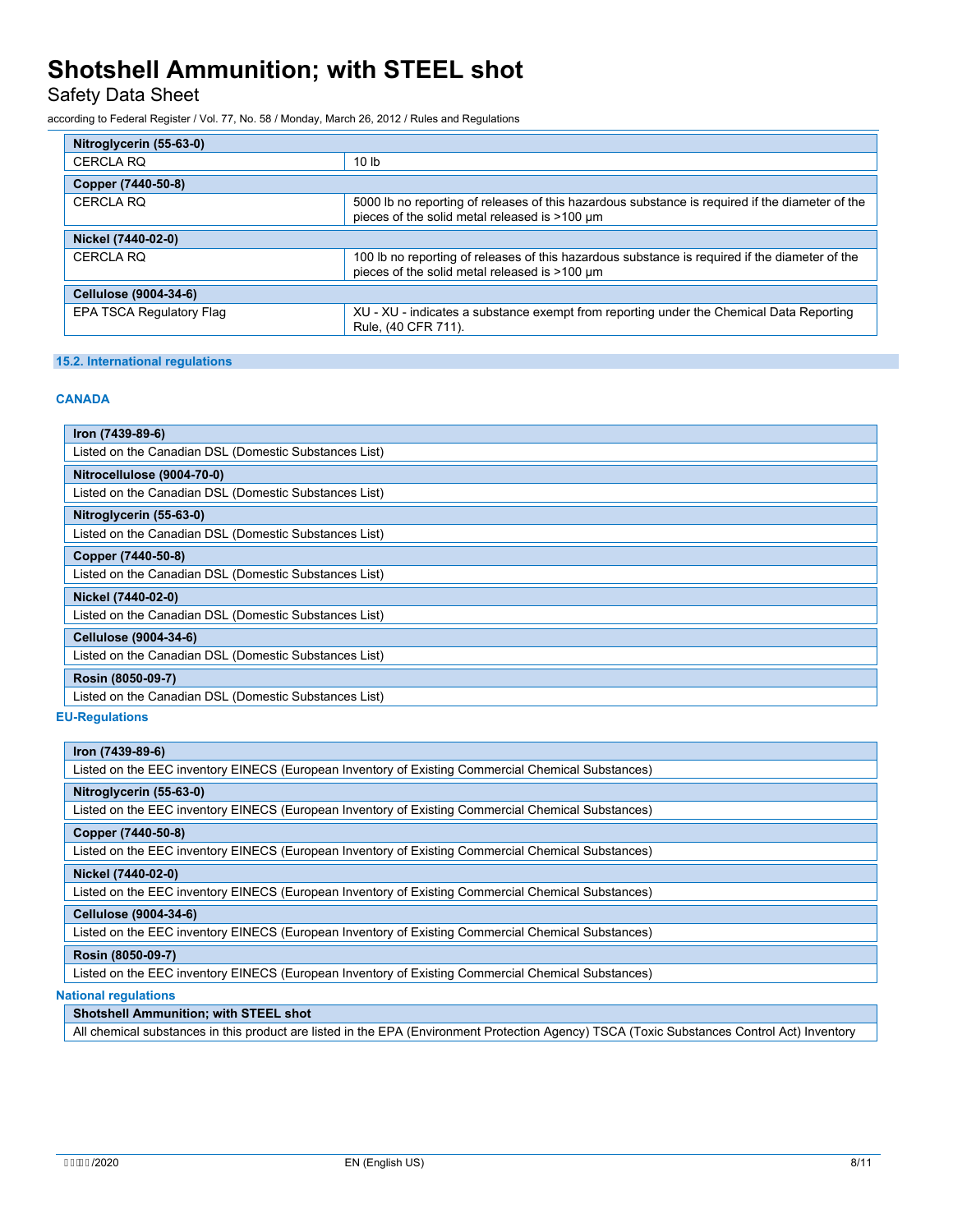## Safety Data Sheet

according to Federal Register / Vol. 77, No. 58 / Monday, March 26, 2012 / Rules and Regulations

| Iron (7439-89-6)                                                                                                                                |  |
|-------------------------------------------------------------------------------------------------------------------------------------------------|--|
| Listed on the AICS (Australian Inventory of Chemical Substances)                                                                                |  |
| Listed on IECSC (Inventory of Existing Chemical Substances Produced or Imported in China)<br>Listed on the Korean ECL (Existing Chemicals List) |  |
| Listed on NZIoC (New Zealand Inventory of Chemicals)                                                                                            |  |
| Listed on PICCS (Philippines Inventory of Chemicals and Chemical Substances)                                                                    |  |
| Listed on INSQ (Mexican National Inventory of Chemical Substances)                                                                              |  |
| Listed on CICR (Turkish Inventory and Control of Chemicals)                                                                                     |  |
| Listed on the TCSI (Taiwan Chemical Substance Inventory)                                                                                        |  |
| Nitrocellulose (9004-70-0)                                                                                                                      |  |
| Listed on the AICS (Australian Inventory of Chemical Substances)                                                                                |  |
| Listed on IECSC (Inventory of Existing Chemical Substances Produced or Imported in China)                                                       |  |
| Listed on the Japanese ENCS (Existing & New Chemical Substances) inventory                                                                      |  |
| Listed on the Japanese ISHL (Industrial Safety and Health Law)                                                                                  |  |
| Listed on the Korean ECL (Existing Chemicals List)                                                                                              |  |
| Listed on NZIoC (New Zealand Inventory of Chemicals)<br>Listed on PICCS (Philippines Inventory of Chemicals and Chemical Substances)            |  |
| Listed on INSQ (Mexican National Inventory of Chemical Substances)                                                                              |  |
| Listed on the TCSI (Taiwan Chemical Substance Inventory)                                                                                        |  |
| Nitroglycerin (55-63-0)                                                                                                                         |  |
| Listed on the AICS (Australian Inventory of Chemical Substances)                                                                                |  |
| Listed on the Japanese ENCS (Existing & New Chemical Substances) inventory                                                                      |  |
| Listed on the Japanese ISHL (Industrial Safety and Health Law)                                                                                  |  |
| Listed on the Korean ECL (Existing Chemicals List)                                                                                              |  |
| Listed on NZIoC (New Zealand Inventory of Chemicals)                                                                                            |  |
| Listed on PICCS (Philippines Inventory of Chemicals and Chemical Substances)                                                                    |  |
| Japanese Pollutant Release and Transfer Register Law (PRTR Law)<br>Listed on INSQ (Mexican National Inventory of Chemical Substances)           |  |
| Listed on the TCSI (Taiwan Chemical Substance Inventory)                                                                                        |  |
|                                                                                                                                                 |  |
|                                                                                                                                                 |  |
| Copper (7440-50-8)                                                                                                                              |  |
| Listed on the AICS (Australian Inventory of Chemical Substances)                                                                                |  |
| Listed on IECSC (Inventory of Existing Chemical Substances Produced or Imported in China)                                                       |  |
| Listed on the Korean ECL (Existing Chemicals List)<br>Listed on NZIoC (New Zealand Inventory of Chemicals)                                      |  |
| Listed on PICCS (Philippines Inventory of Chemicals and Chemical Substances)                                                                    |  |
| Listed on INSQ (Mexican National Inventory of Chemical Substances)                                                                              |  |
| Listed on CICR (Turkish Inventory and Control of Chemicals)                                                                                     |  |
| Listed on the TCSI (Taiwan Chemical Substance Inventory)                                                                                        |  |
| Nickel (7440-02-0)                                                                                                                              |  |
| Listed on the AICS (Australian Inventory of Chemical Substances)                                                                                |  |
| Listed on IECSC (Inventory of Existing Chemical Substances Produced or Imported in China)                                                       |  |
| Listed on the Korean ECL (Existing Chemicals List)                                                                                              |  |
| Listed on NZIoC (New Zealand Inventory of Chemicals)<br>Listed on PICCS (Philippines Inventory of Chemicals and Chemical Substances)            |  |
| Japanese Pollutant Release and Transfer Register Law (PRTR Law)                                                                                 |  |
| Listed on INSQ (Mexican National Inventory of Chemical Substances)                                                                              |  |
| Listed on CICR (Turkish Inventory and Control of Chemicals)                                                                                     |  |
| Listed on the TCSI (Taiwan Chemical Substance Inventory)                                                                                        |  |
| Cellulose (9004-34-6)                                                                                                                           |  |
| Listed on the AICS (Australian Inventory of Chemical Substances)                                                                                |  |
| Listed on IECSC (Inventory of Existing Chemical Substances Produced or Imported in China)                                                       |  |
| Listed on the Japanese ENCS (Existing & New Chemical Substances) inventory                                                                      |  |
| Listed on the Korean ECL (Existing Chemicals List)<br>Listed on NZIoC (New Zealand Inventory of Chemicals)                                      |  |
| Listed on PICCS (Philippines Inventory of Chemicals and Chemical Substances)                                                                    |  |
| Listed on INSQ (Mexican National Inventory of Chemical Substances)                                                                              |  |
| Listed on CICR (Turkish Inventory and Control of Chemicals)<br>Listed on the TCSI (Taiwan Chemical Substance Inventory)                         |  |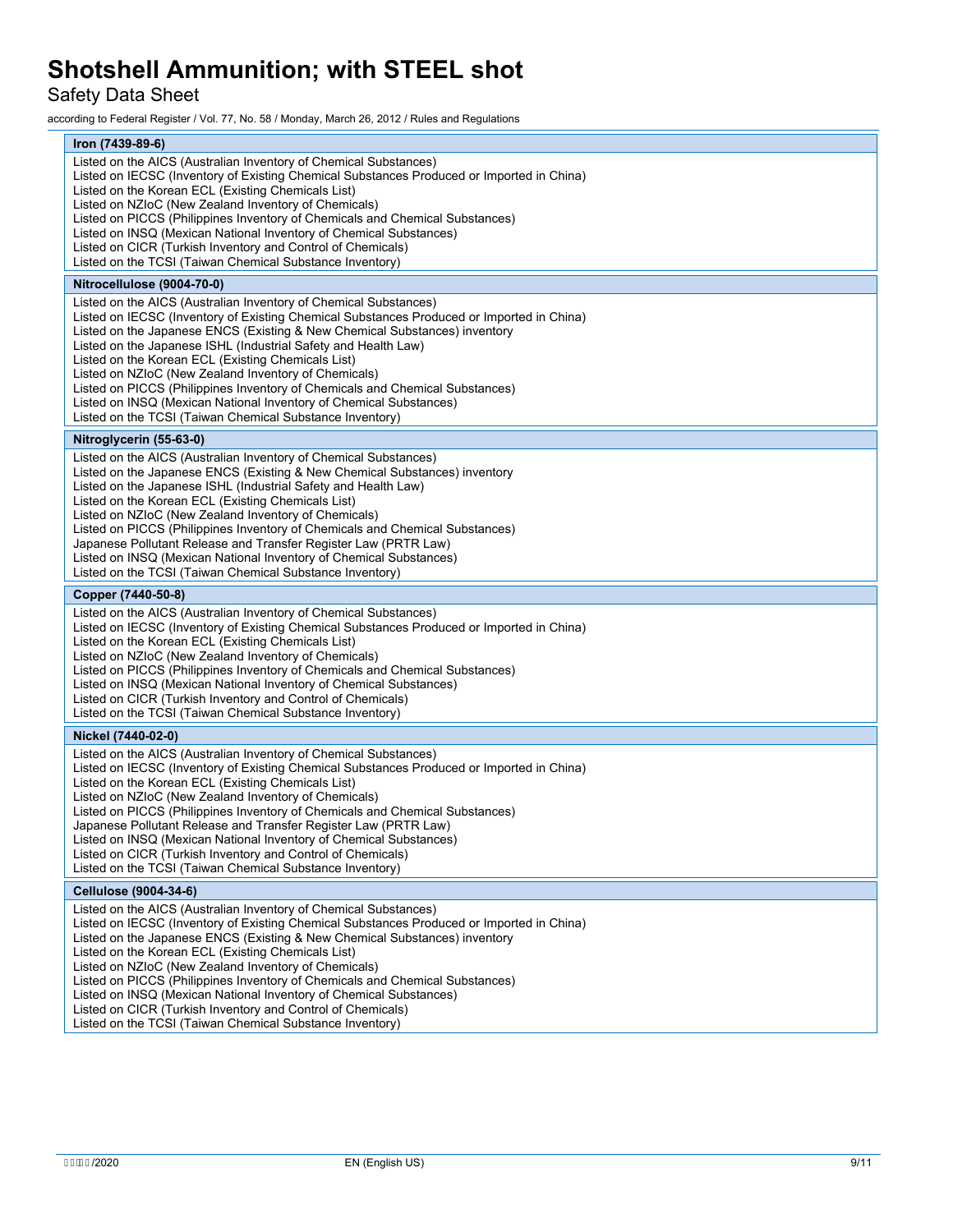## Safety Data Sheet

according to Federal Register / Vol. 77, No. 58 / Monday, March 26, 2012 / Rules and Regulations

| Rosin (8050-09-7)                                                                         |
|-------------------------------------------------------------------------------------------|
| Listed on the AICS (Australian Inventory of Chemical Substances)                          |
| Listed on IECSC (Inventory of Existing Chemical Substances Produced or Imported in China) |
| Listed on the Japanese ENCS (Existing & New Chemical Substances) inventory                |
| Listed on the Japanese ISHL (Industrial Safety and Health Law)                            |
| Listed on the Korean ECL (Existing Chemicals List)                                        |
| Listed on NZIoC (New Zealand Inventory of Chemicals)                                      |
| Listed on PICCS (Philippines Inventory of Chemicals and Chemical Substances)              |
| Listed on INSQ (Mexican National Inventory of Chemical Substances)                        |
| Listed on CICR (Turkish Inventory and Control of Chemicals)                               |
| Listed on the TCSI (Taiwan Chemical Substance Inventory)                                  |

**15.3. US State regulations**

| <b>Shotshell Ammunition; with STEEL shot</b> |                                                                                       |
|----------------------------------------------|---------------------------------------------------------------------------------------|
| U.S. - California - Proposition 65 - Other   | California Proposition 65 - This product does not contain any substances known to the |
| information                                  | state of California to cause cancer, developmental and/or reproductive harm           |



| Component                 | State or local regulations                                                                                                                                                                                                                                                                                      |
|---------------------------|-----------------------------------------------------------------------------------------------------------------------------------------------------------------------------------------------------------------------------------------------------------------------------------------------------------------|
| Nitrocellulose(9004-70-0) | U.S. - Massachusetts - Right To Know List; U.S. - New Jersey - Right to Know<br>Hazardous Substance List: U.S. - Pennsylvania - RTK (Right to Know) List                                                                                                                                                        |
| Nitroglycerin(55-63-0)    | U.S. - Massachusetts - Right To Know List; U.S. - New Jersey - Right to Know<br>Hazardous Substance List; U.S. - Pennsylvania - RTK (Right to Know) -<br>Environmental Hazard List; U.S. - Pennsylvania - RTK (Right to Know) List                                                                              |
| Copper(7440-50-8)         | U.S. - Massachusetts - Right To Know List: U.S. - New Jersey - Right to Know<br>Hazardous Substance List; U.S. - Pennsylvania - RTK (Right to Know) -<br>Environmental Hazard List; U.S. - Pennsylvania - RTK (Right to Know) List                                                                              |
| Nickel(7440-02-0)         | U.S. - Massachusetts - Right To Know List: U.S. - New Jersey - Right to Know<br>Hazardous Substance List: U.S. - Pennsylvania - RTK (Right to Know) -<br>Environmental Hazard List; U.S. - Pennsylvania - RTK (Right to Know) - Special<br>Hazardous Substances: U.S. - Pennsylvania - RTK (Right to Know) List |
| Cellulose(9004-34-6)      | U.S. - Massachusetts - Right To Know List; U.S. - New Jersey - Right to Know<br>Hazardous Substance List; U.S. - Pennsylvania - RTK (Right to Know) List                                                                                                                                                        |

### **SECTION 16: Other information**

according to Federal Register / Vol. 77, No. 58 / Monday, March 26, 2012 / Rules and Regulations

Revision date : 11/04/2020

Other information : DISCLAIMER OF LIABILITY The information in this SDS was obtained from sources which we believe are reliable. However, the information is provided without any warranty, express or implied, regarding its correctness. The conditions or methods of handling, storage, use or disposal of the product are beyond our control and may be beyond our knowledge. For this and other reasons, we do not assume responsibility and expressly disclaim liability for loss, damage or expense arising out of or in any way connected with the handling, storage, use or disposal of the product. This SDS was prepared and is to be used only for this product. If the product is used as a component in another product, this SDS information may not be applicable.